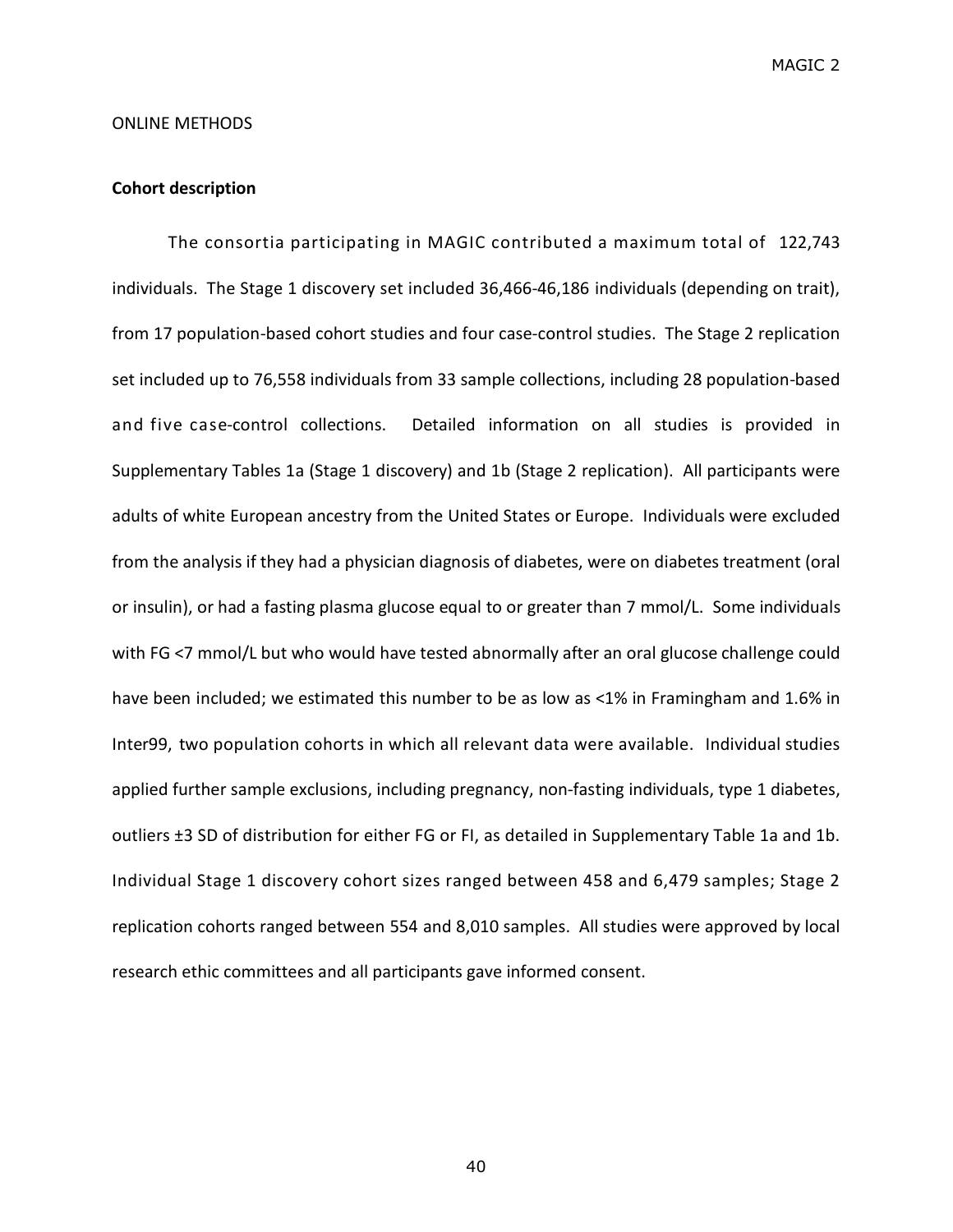## **Type 2 diabetes association**

The association analysis of lead SNPs with T2D as a dichotomous trait was carried out under the additive genetic model in 27 case-control cohorts totaling 40,655 cases and 87,022 controls of European descent. These included 8,130 cases and 38,987 controls from eight DIAGRAM+ Consortium studies and 32,525 additional T2D cases and 48,035 additional controls from 19 cohorts genotyped de novo, listed as cohort (N cases/N controls): FUSION\_stage2 (1,203/1,261), METSIM\_CC (854/3,469), Addition/Ely (892/1,612), Cambridgeshire Case Control Study (541/527), Norfolk Diabetes Case Control Study (6,056/6,428), deCODE (1,465/23,194), DGDG (690/730), DGI (1,022/1,075), ERGO (1,178/4,761), EUROSPAN (268/3,710), FUSION (1,161/1,174), KORA S3 (433/1,438), T2D Wellcome Trust Case Control Consortium (1,924/2,938), HPFS (1,146/1,241), Nurses' Health Study (1,532/1,754), Danish (3,652/4,992), KORA\_replication consisting of cases from KORAS1-S4 and the Augsburg Diabetes Family Study (ADFS) and controls from KORA S4 (1,047/1,491), OxGN\_58BC (UKRS2) (612/1,596), UKT2DGC (4,979/6,454), Framingham Heart Study\_CC (674/7,664), NHANES (289/1,219), Partners/Roche (534/649), Umeå (1,327/1,424), French\_CC (2,155/1,862), GCI Poland\_DGI\_Stage2 (969/969), GCI US DGI Stage2 (1,191/1,171), and MDC MDR DGI Stage2 (2,814/3,234). According to the best sample-specific model in some cohorts, age and BMI were used as covariates for adjustment of the case-control association. The meta-analysis of the cohort-specific summary statistics (odds ratios and 95% confidence intervals) was performed using a fixed effects inverse-variance approach with GWAMA (http://www.well.ox.ac.uk/gwama/index.shtml).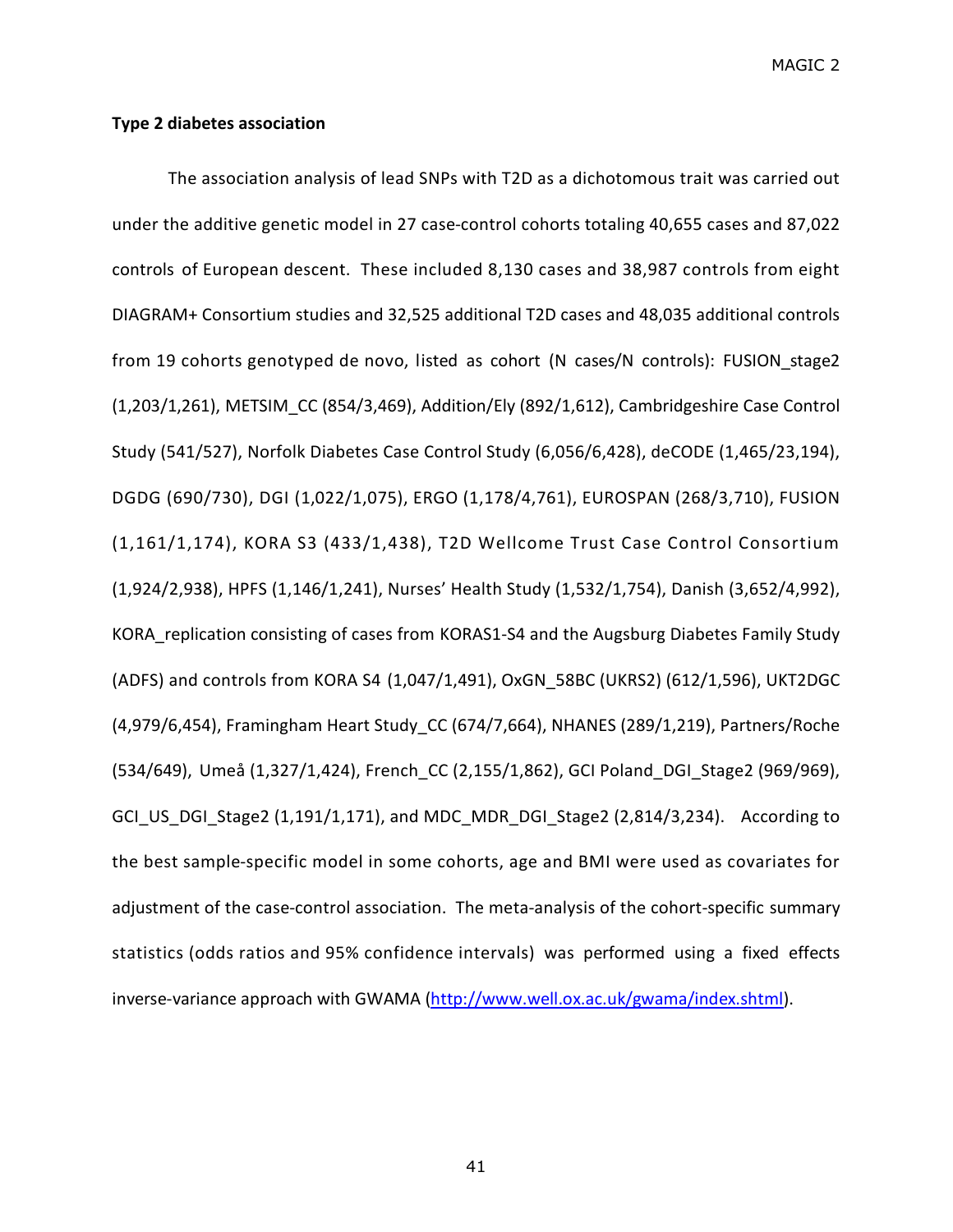### **Quantitative trait measurements**

Fasting glucose (FG, in mmol/L) was measured from fasting whole blood, plasma or serum or a combination of these. Whole blood FG levels were corrected to plasma FG using a correction factor of 1.13. Fasting insulin was measured as described in Supplementary Tables 1a and 1b for each of the cohorts. Indices of β-cell function (HOMA-B) and insulin resistance (HOMA-IR) were derived from paired fasting glucose and insulin measures using the homeostasis model assessment $^{18}$ .

## **Genotyping, imputation and quality control**

Genotyping of individual cohorts was carried out using commercial genome-wide arrays as detailed in Supplementary Tables 1a and 1b. For genome-wide SNP sets, different criteria were used to filter out poor-quality SNPs and samples prior to imputation. Criteria generally applied for exclusion of samples were: (i) call-rate <0.95, (ii) individuals with heterozygosity outside the population-specific bounds and (iii) ethnic outliers. Criteria generally applied for exclusion of SNPs were: (i) minor allele frequency (MAF) <0.01, (ii) Hardy-Weinberg equilibrium  $P$  <10<sup>-4</sup> or 10<sup>-6</sup> and (iii) call-rate <0.95. Imputation of additional autosomal SNPs from the HapMap CEU reference panel was performed using the software MACH<sup>23</sup>, IMPUTE<sup>22</sup> or BIMBAM<sup>68</sup> with parameters and pre-imputation filters as specified in the Supplementary Tables 1a and 1b. SNPs were also excluded if the cohort-specific imputation quality as assessed by r2.hat<0.3 (MACH) or proper-info<0.4 (IMPUTE) or observed/expected dosage variance <0.3 (BIMBAM), or if their mapping and/or strand annotation was ambiguous. In total, up to 2.5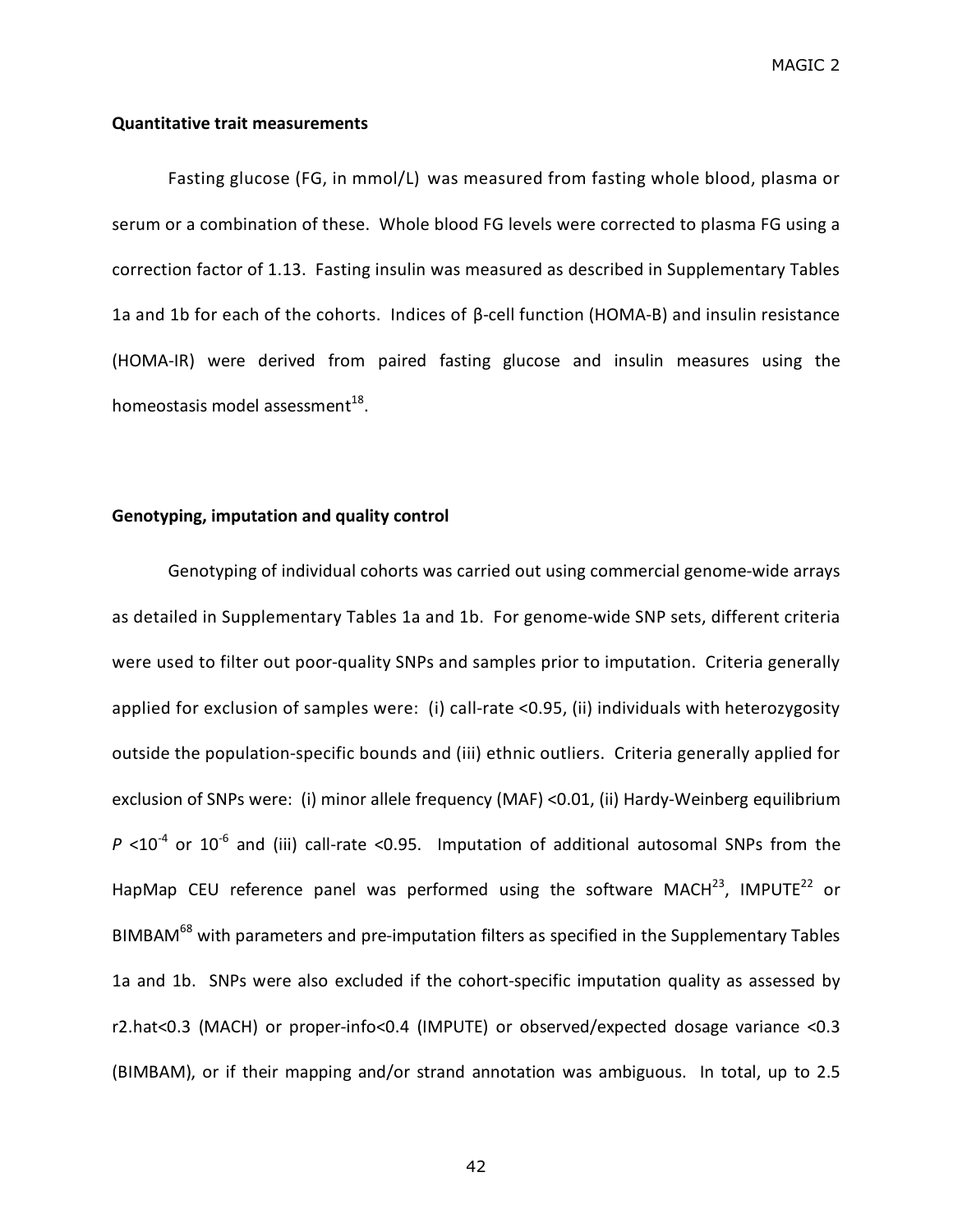million genotyped or imputed autosomal SNPs were considered for meta-analysis. SNPs were considered for meta-analysis if they were available for at least 20% of maximum available sample size, or ≥10,000 individuals informative for each SNP.

# **Statistical analyses**

We excluded from analysis people with diabetes (those on diabetes treatment or with FG ≥7 mmol/L), non-fasting participants and pregnant women. In each cohort we used logtransformed trait values for FI, HOMA-IR and HOMA-B and untransformed FG as the dependent variable in linear regression models that included terms for sex, age (except NFBC 1966, where all subjects were 31 years old), study site (if applicable), geographical covariates (if applicable) and age squared (Framingham only) to assess the association of additively coded genotypes with trait values. Association testing was performed using software that takes genotype and imputation uncertainty into account, using a missing data likelihood test implemented in SNPTEST<sup>22</sup> or by using allele dosages in the linear regression model in MACH2QTL<sup>23</sup>, GenABEL<sup>69</sup> or Imekin from the R kinship package<sup>70</sup>. Regression estimates for the effect of the additively coded SNP were pooled across studies in a meta-analysis using a fixed effect inverse-variance approach<sup>71</sup>. The individual cohort results, but not the final meta-analysis results, were corrected for residual inflation of the test statistic using the genomic control method<sup>72</sup>. Final GC values were 1.05 for FG, 1.046 for HOMA-B, 1.04 for HOMA-IR and 1.041 for FI.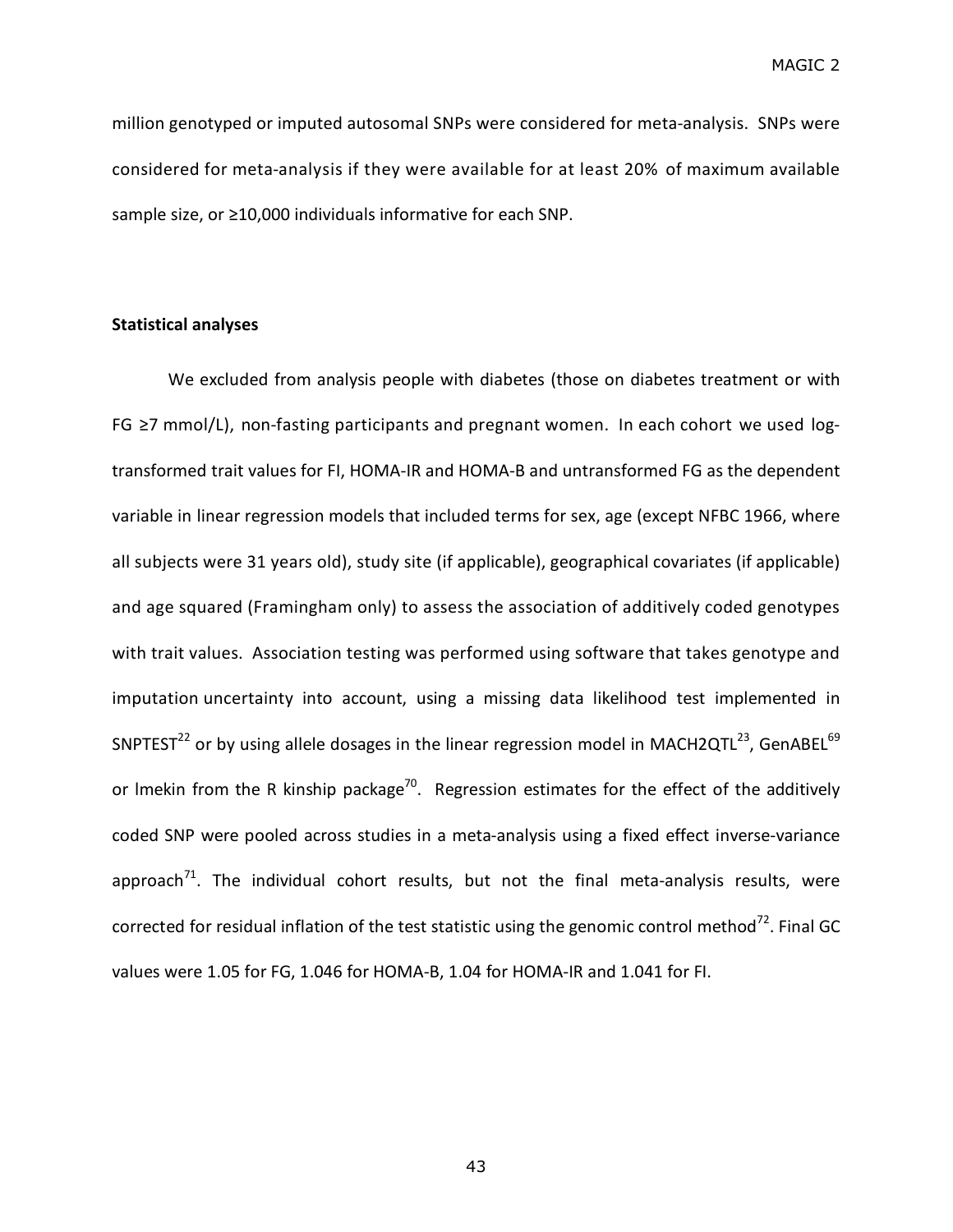## **Replication SNP selection and analysis**

Twenty-five lead SNPs from among the most significant association results in the Stage 1 discovery meta-analyses were selected for replication. In order to account for the correlation between traits and to ensure independent signals, highly significant associations detected in two or more traits were selected only once. All selected loci had an r<sup>2</sup><0.5 with the nearest other selected loci. From each unique locus, the SNP with the smallest *P* value was chosen. All SNPs had a minimum sample size of at least 80% of the overall discovery sample. Variants known to be associated with T2D (i.e. *SLC30A8*, *TCF7L2*) and reaching the genome-wide significance threshold  $(P<5\times10^{-8})$  were not included in the replication list. SNPs were also selected on the basis of low heterogeneity between studies, although loci with biologic plausibility were selected even if there was some evidence of heterogeneity. Seventeen SNPs from the glucose and HOMA-B analyses and 8 SNPs from the insulin and HOMA-IR analyses were taken for Stage 2 replication. Although previously described, variants in *G6PC2*, *GCK*, *GCKR* and *MTNR1B* were selected for replication to serve as "positive controls" in all study samples. Up to 4 alternate proxy SNPs (maximizing LD with the index SNP) were selected for each locus to accommodate the capacities of different platforms. In the cases where index SNPs failed in the initial stage of genotyping, replication results were obtained for proxy SNPs in strong LD with the original index SNP whenever possible. SNPs with Hardy-Weinberg equilibrium P-values ≤0.001 were excluded. In cases where more than one proxy SNP was genotyped but the index SNP was unavailable, the proxy SNP's LD with the index SNP and its call rate was used to select the SNP with the best quality genotyping to be included in the metaanalysis.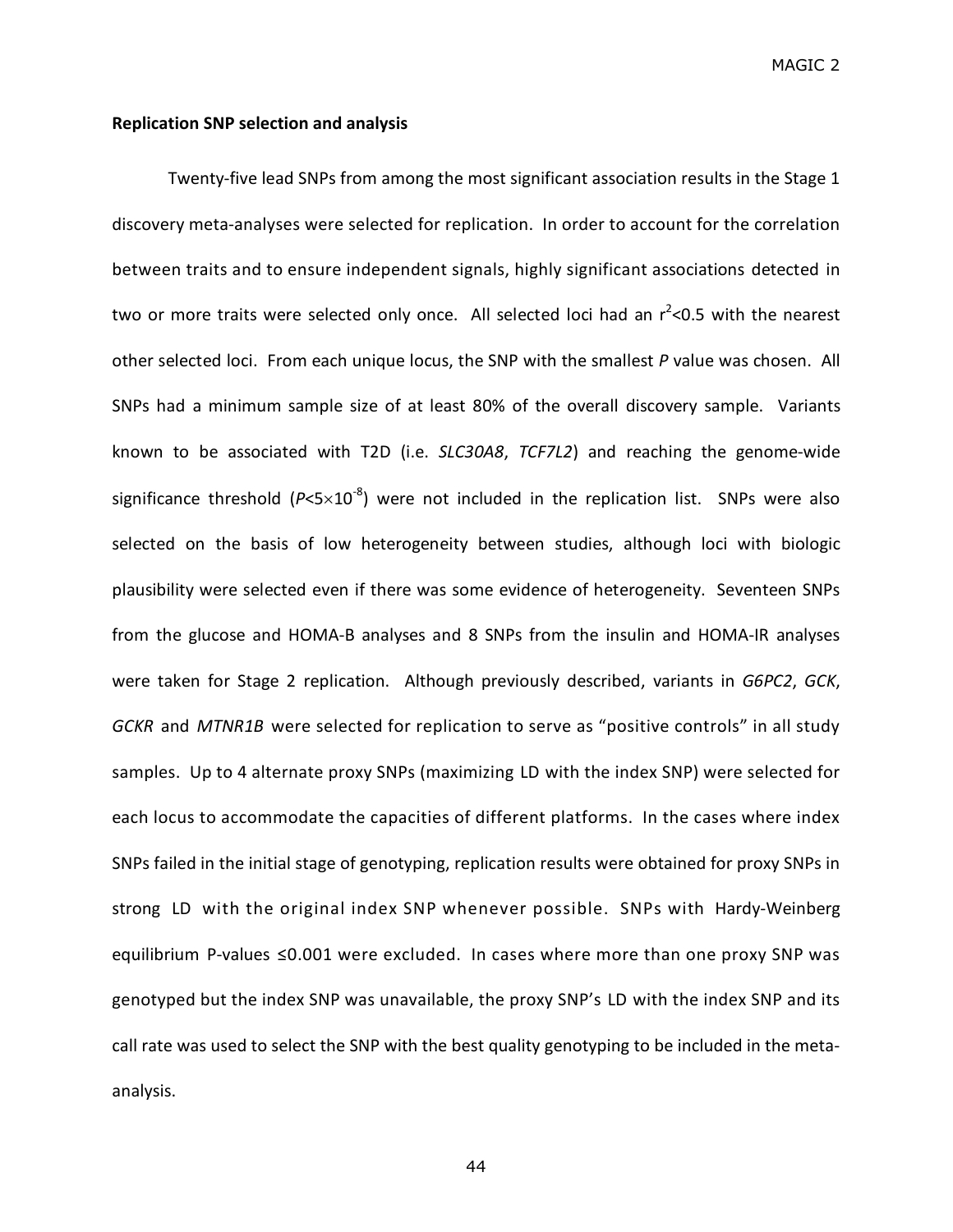Genotype data for 25 signals or proxies were obtained from 33 independent replication cohorts, including both *in silico* data from pre-existing GWAS (8) and *de novo* genotyping (25). Phenotype definition and association testing between fasting traits and these 25 SNPs was performed in the same manner in each cohort. The inverse variance method was then applied to derive pooled effect estimates from the Stage 2 replication samples using METAL (http://www.sph.umich.edu/csg/abecasis/Metal/index.html) and GWAMA software. We then carried out a pooled analysis of the Stage 1 discovery cohorts and Stage 2 replication samples to determine which SNPs reached genome-wide significance, as determined by a  $P$  <5 $\times10^{-8}$ . Heterogeneity was assessed using the  $I^2$  index<sup>48</sup>.

# **Notes on replication genotyping**

#### *Amish*

The Amish trait data is reported for the Heredity and Phenotype Interaction Heart Study (HAPI), Amish Family Longevity Study (LS), and Amish Family Diabetes Study (AFDS). All studies genotyped 15 SNPs (rs10830963, rs4607517, rs11605924, rs11708067, rs1416802, rs588262, rs4675095, rs6947696, rs4912494, rs11920090, rs174550, rs7034200, rs4243291, rs457420, rs1881413). Other SNPs were typed on different sample subsets: AFDS only (rs2191349, rs10493846); HAPI only (rs560887); HAPI, LS, and Pharmacogenomics of Anti-Platelet Interaction study (PAPI) (rs780094, rs6479526, rs340835, rs11167682); HAPI, LS, AFDS, PAPI (rs4918635, rs855228); HAPI, LS, Amish Family Calcification Study (rs11039149). The genotyping statistics in Supplementary Table 1b are reported for the AFDS + HAPI + LS cohorts.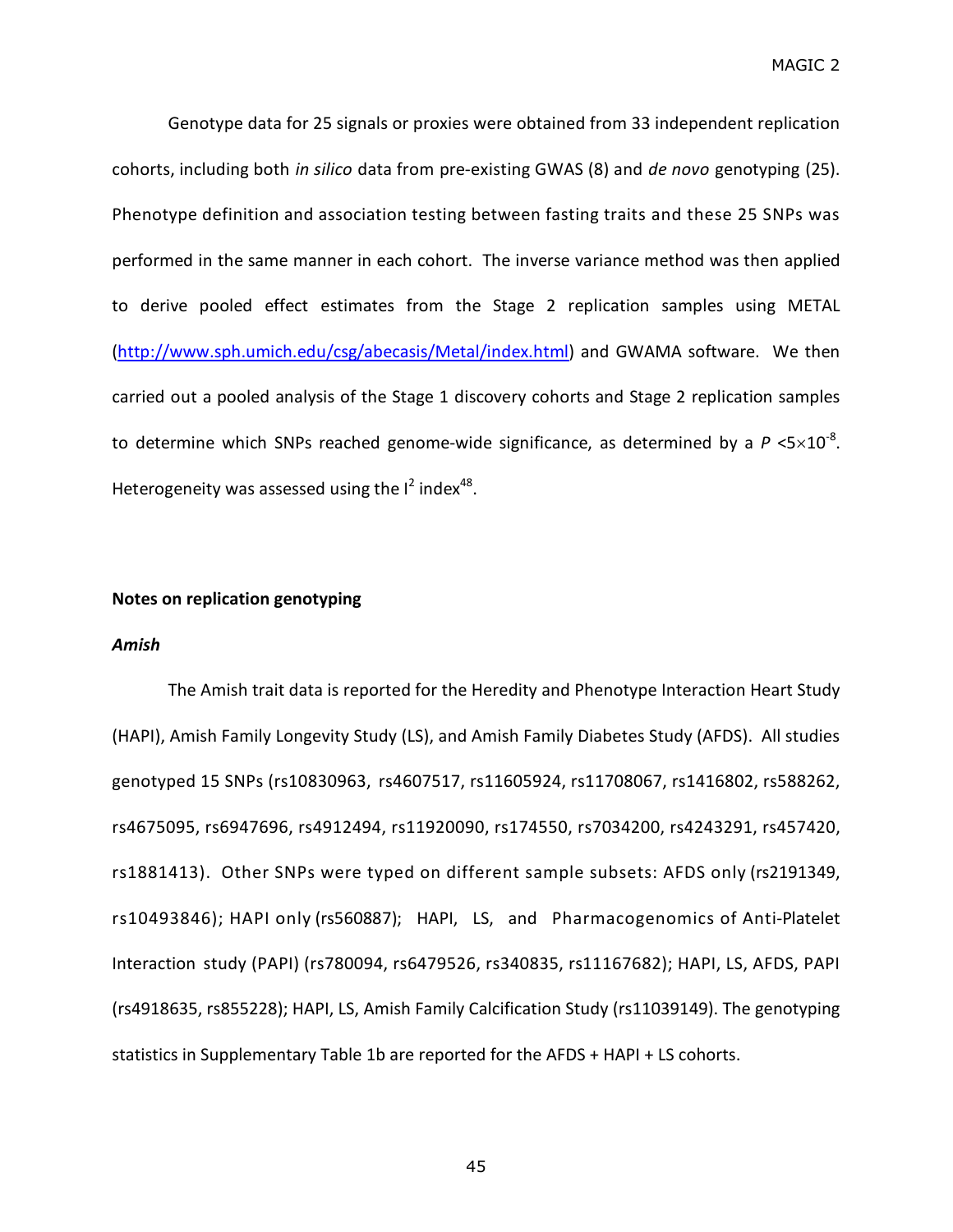#### *FUSION stage 2*

The FUSION stage 2 cohort includes some Health 2000 samples, none of which overlap with the Health 2000 cohort.

#### **SNP score**

For the 16 SNPs reaching genome-wide significance of association (in either the discovery stage alone or in the combined replication and discovery meta-analysis), we defined a risk score as the weighted sum of the number of expected risk alleles, where the sum of the weights was set to the number of SNPs (16) and the weights were proportional to the estimate of the effect size for each SNP. Mean fasting glucose levels according to the number of weighted risk alleles were computed in some of the largest cohorts (Framingham, ARIC, NFBC 1966) with all 16 SNPs available (genotyped or imputed).

## **Bioinformatic analysis and functional annotation**

To perform a preliminary assessment of the underlying functionality at the associated loci, we first expanded the set of SNPs to include those in strong LD with the index SNP (defined as pairwise  $r^2$  >0.8 according to HapMap Phase II CEU data). We then mapped the genomic locations of all the SNPs in this expanded set to several non-mutually-exclusive genomic annotation sets: non-synonymous sites, splice sites, intergenic regions, 5' UTR, 3' UTR and introns from dbSNP version 129 (http://www.ncbi.nlm.nih.gov/projects/SNP/); 1kb and 5kb regions upstream of transcription start sites from Ensembl version 49 (http://www.ensembl.org); intergenic predicted transcription factor binding sites, CpG islands,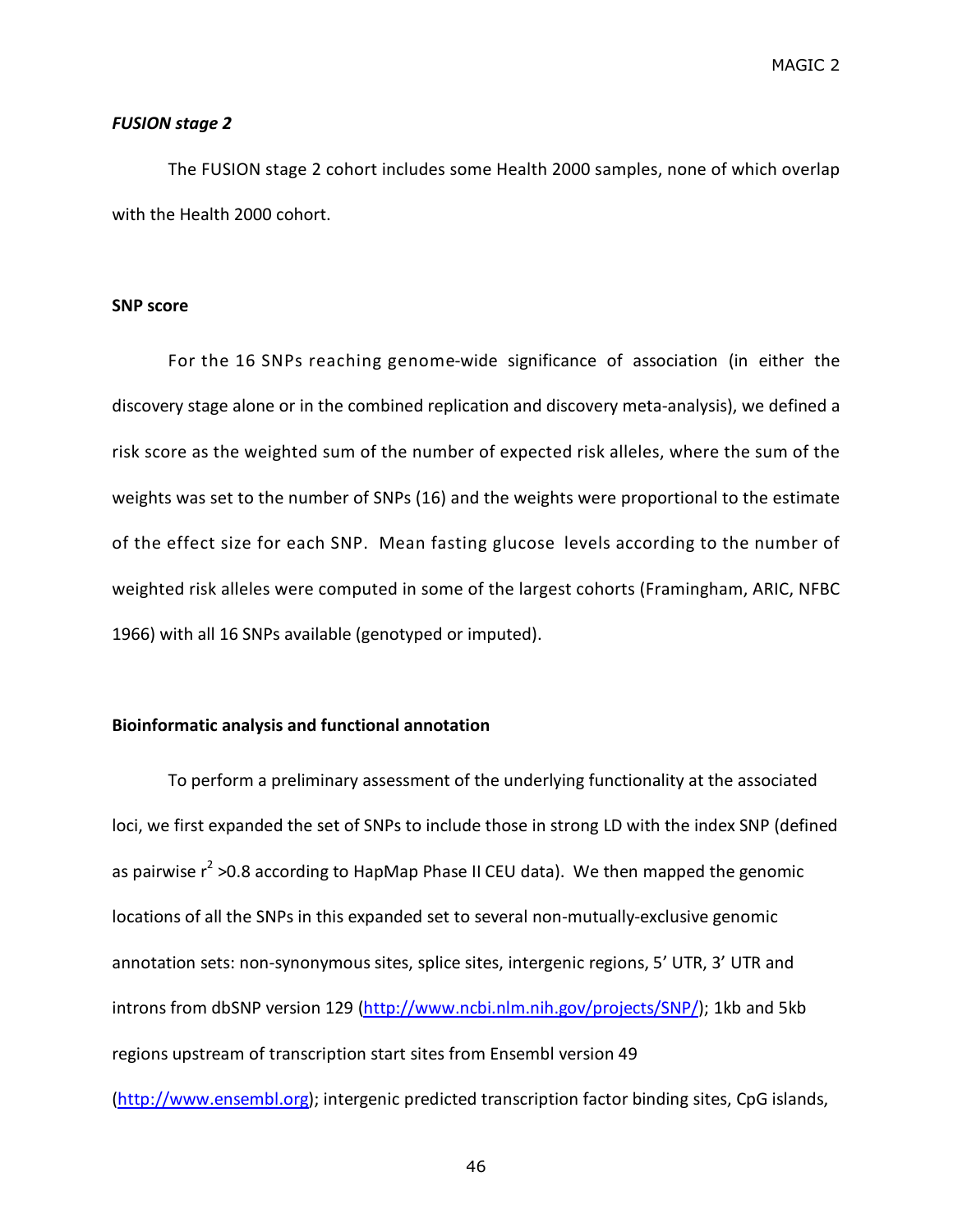ORegAnno elements, Encode region ancestral repeats, EvoFold elements, multi-species conserved sequences and positively selected gene regions from the University of California Santa Cruz human table browser (http://genome.ucsc.edu/cgi-bin/hgTables); predicted microRNA target sites from TargetScan 4.2 (http://www.targetscan.org); validated enhancers from the Vista Enhancer Browser (http://enhancer.lbl.gov); predicted *cis*-regulatory modules from the PreMod database (http://genomequebec.mcgill.ca/PreMod) and validated non-coding RNAs from RNAdb (http://research.imb.uq.edu.au/rnadb/). The potential functional effect of non-synonymous substitutions were evaluated using three prediction programs: SIFT ((http://blocks.fhcrc.org/sift/SIFT.html), PolyPhen (http://genetics.bwh.harvard.edu/pph/), and PANTHER (http://www.pantherdb.org/tools/csnpScoreForm.jsp).

### **GRAIL**

We used GRAIL (Gene Relationships Across Implicated Loci, www.broad.mit.edu/mpg/grail) to examine the putative relationship between candidate genes at validated loci based on concomitant appearance in published scientific text. GRAIL is a bioinformatic annotation tool that, given several genomic regions or SNPs associated with a particular phenotype or disease, searches for similarities in the published scientific text among the associated genes (Raychaudhury et al, submitted). It scores regions for functional relatedness by defining associated regions based on the interval between recombination hotspots flanking furthest neighbouring SNPs with r<sup>2</sup>>0.5 to the index SNP, and identifies overlapping genes in that region. Based on textual relationships between genes (as determined from a download of Pubmed abstracts on December 16, 2006), GRAIL assigns a *P*-value to each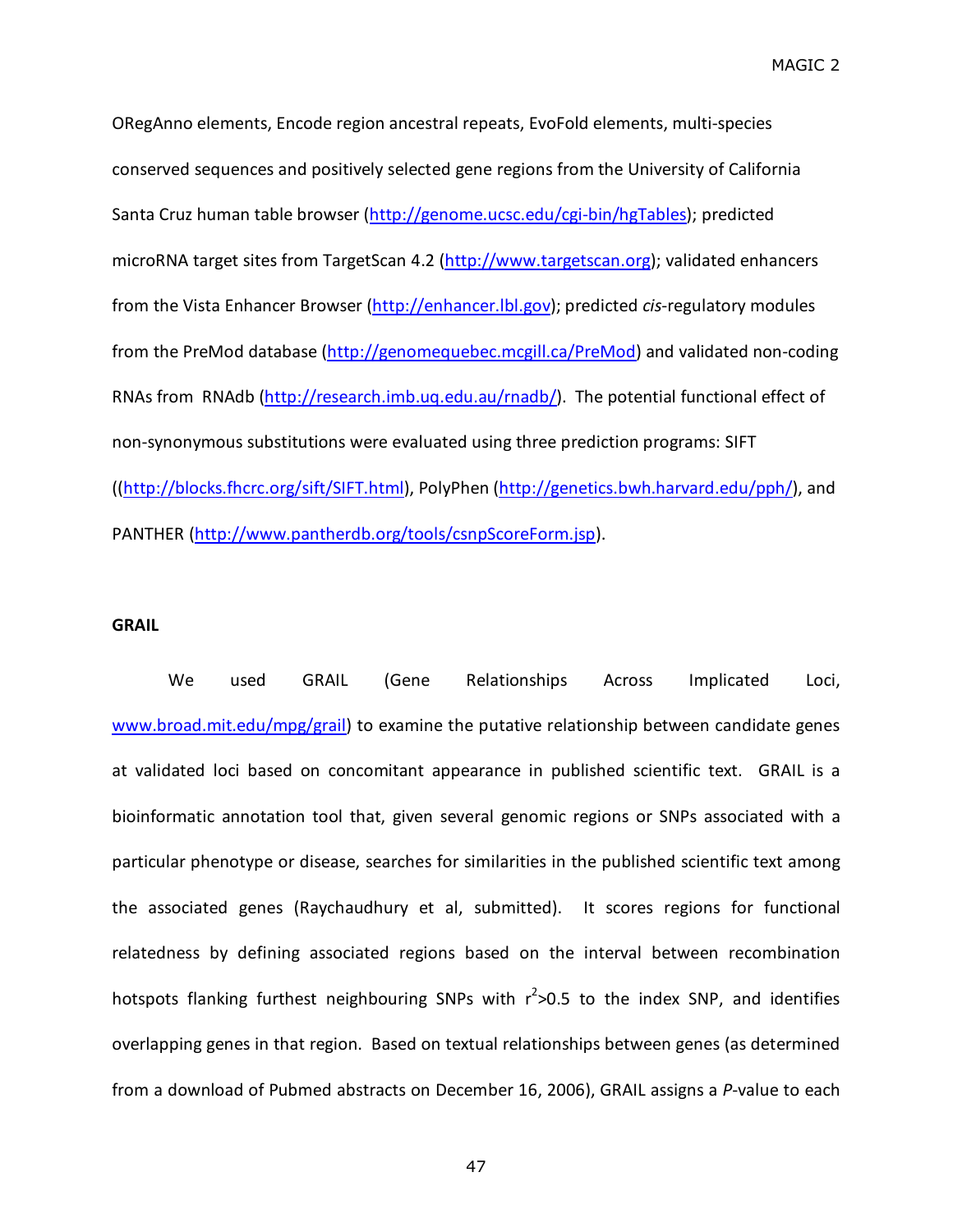region suggesting its degree of functional connectivity, and picks the best candidate gene after taking into account multiple comparisons.

We considered the following SNPs and candidate genes: rs10830963 (*MTNR1B*), rs2191349 (*DGKB*), rs4607517 (*GCK*), rs11920090 (*SLC2A2*), rs11708067 (*ADCY5*), rs560887 (*G6PC2*), rs780094 (*GCKR*), rs11605924 (*CRY2*), rs7034200 (*GLIS3*), rs340874 (*PROX1*), rs10885122 (*ADRA2A*), rs7944584 (*NR1H3*), rs174550 (*FEN1, FADS1, C11orf9, C11orf10, FADS2*), and rs11071657 (*FAM148B*). In addition, the following keywords describing functional connections were used: "glucose", "diabetes", "islet", "diacylglycerol", "circadian", "insulin", "drosophila", "liver", "clock", "cyclase", "pancreatic", "adenylyl", "memory", "beta", "mice", "islets", "phosphatase", "camp", "light", "activity". A total of 7 genes (*MTNR1B*, *DGKB*, *GCK*, *SLC2A2*, *ADCY5*, *G6PC2* and *GCKR*) out of 14 had a significant association with functional connectivity (at *P*<0.1) compared to 1.4 expected under the null, demonstrating that this gene set is enriched in relationships with each other.

## **eQTL analysis**

The validated association signals were searched for previous evidence of expression quantitative trait loci (eQTLs) using several data sources. Liver eQTL association results were obtained from Schadt *et al*. 39 . Cortex eQTL association results were obtained from Myers *et* al.<sup>40</sup>. Epstein-Barr virus-transformed lymphoblastoid cell eQTLs from <sup>41</sup> were retrieved using the mRNA by SNP browser (http://www.sph.umich.edu/csg/liang/asthma/). For each region, we limited our analysis to *cis* eQTLs given the difficulty of reliably interpreting *trans* effects. Genes or SNPs within 1 MB from the lead SNP were considered. The r<sup>2</sup> values between the lead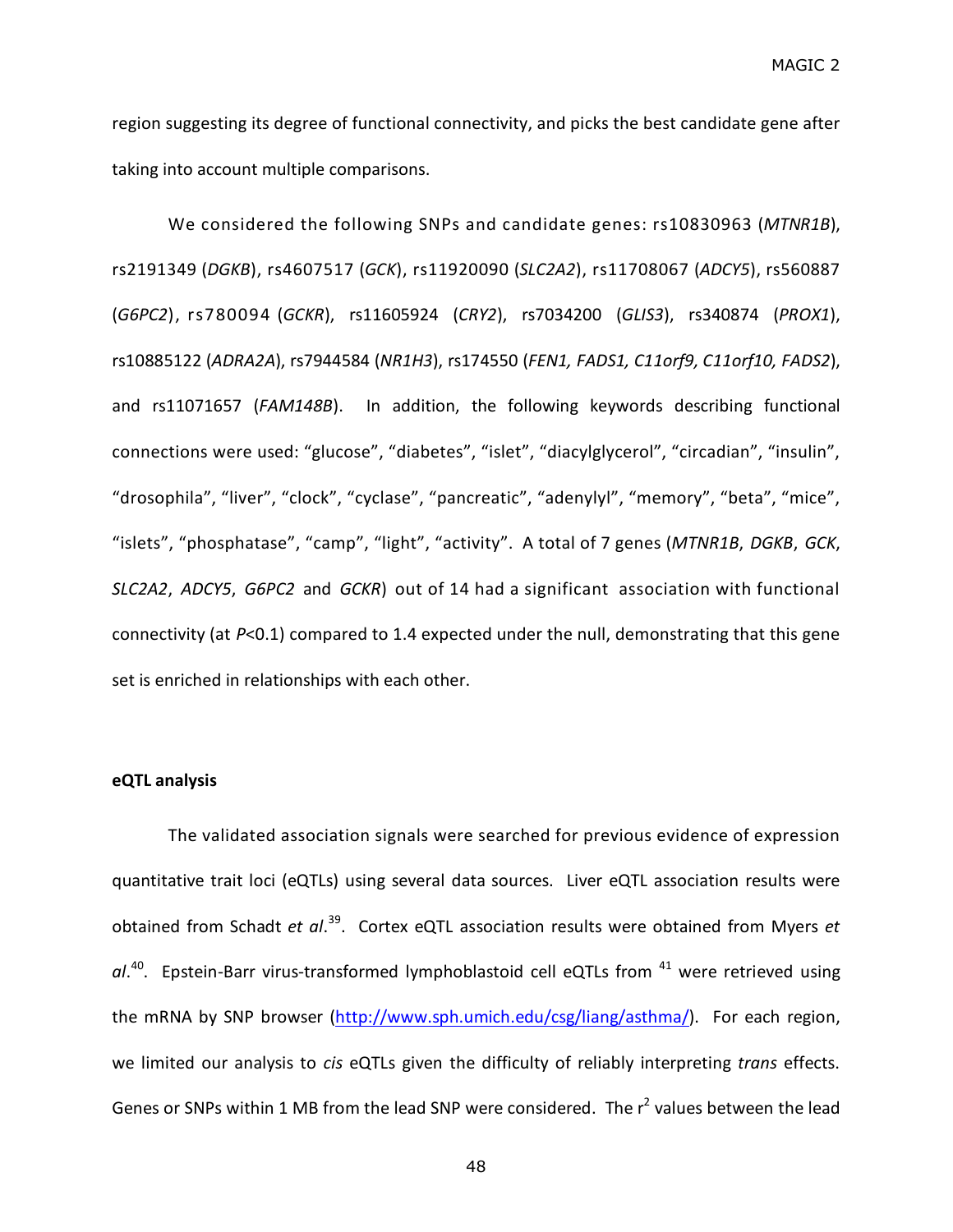SNPs and eQTL SNPs were retrieved from the HapMap Phase 2 data (CEU Panel), and only SNPs with  $r^2$  >0.6 were considered.

Of the 12 SNPs showing association with liver and located at < 1 MB from the lead SNP, 5 had no  $r^2$  data in HapMap and were located at large distances from the MAGIC lead SNP (mean 320 Kb, range 48-725 Kb). Of the remaining 7, rs174548 at the *FADS1* (fatty acid desaturase 1,  $P_{\text{eQTL}}$  = 1.74 x 10<sup>-5</sup>) locus was located 130 bp away from the lead SNP rs174550 and in strong LD (pairwise  $r^2$  = 0.8). All the remaining SNPs did not fit our criteria for selection, although we note that a second lead SNP (rs780094 at *GCKR*) was also moderately associated  $(r^2=0.49,$  distance = 74 Kb) with a strong effect eQTL (rs4665969 at *IFT172, P*<sub>eQTL</sub> = 3.97 x 10<sup>-23</sup>). For circulating lymphoblastoid cells, the only *cis* effect fitting our criteria was observed for the MAGIC SNP rs174550 (*FADS1*), which was located 24 Kb from a known eQTL centered on the *FADS2* gene ( $P_{eQTL}$  = 3.1 x 10<sup>-4</sup>). Finally, for cortex, the only eQTL was found at four SNPs within *LOC131076* (rs6769837, rs7648255, rs12636058, rs6438726), all located >870 Kb from the MAGIC lead SNP (rs11708067 at *ADCY5*, LD metrics not available)**.**

### **Gene expression studies**

Adult total RNA samples, except pancreatic islets and flow-sorted β cells, were purchased from Clontech (Clontech-Takara Bio Europe, Saint-Germain-en-Laye, France). Adult human islets (n=2) were available through existing collections at Oxford University and were obtained with full ethical consent. Flow-sorted β cells were obtained from two adult braindead donors (preparations >92% insulin-positive cells), in accordance with French legislation and the local ethical committee, as previously described<sup>73</sup>.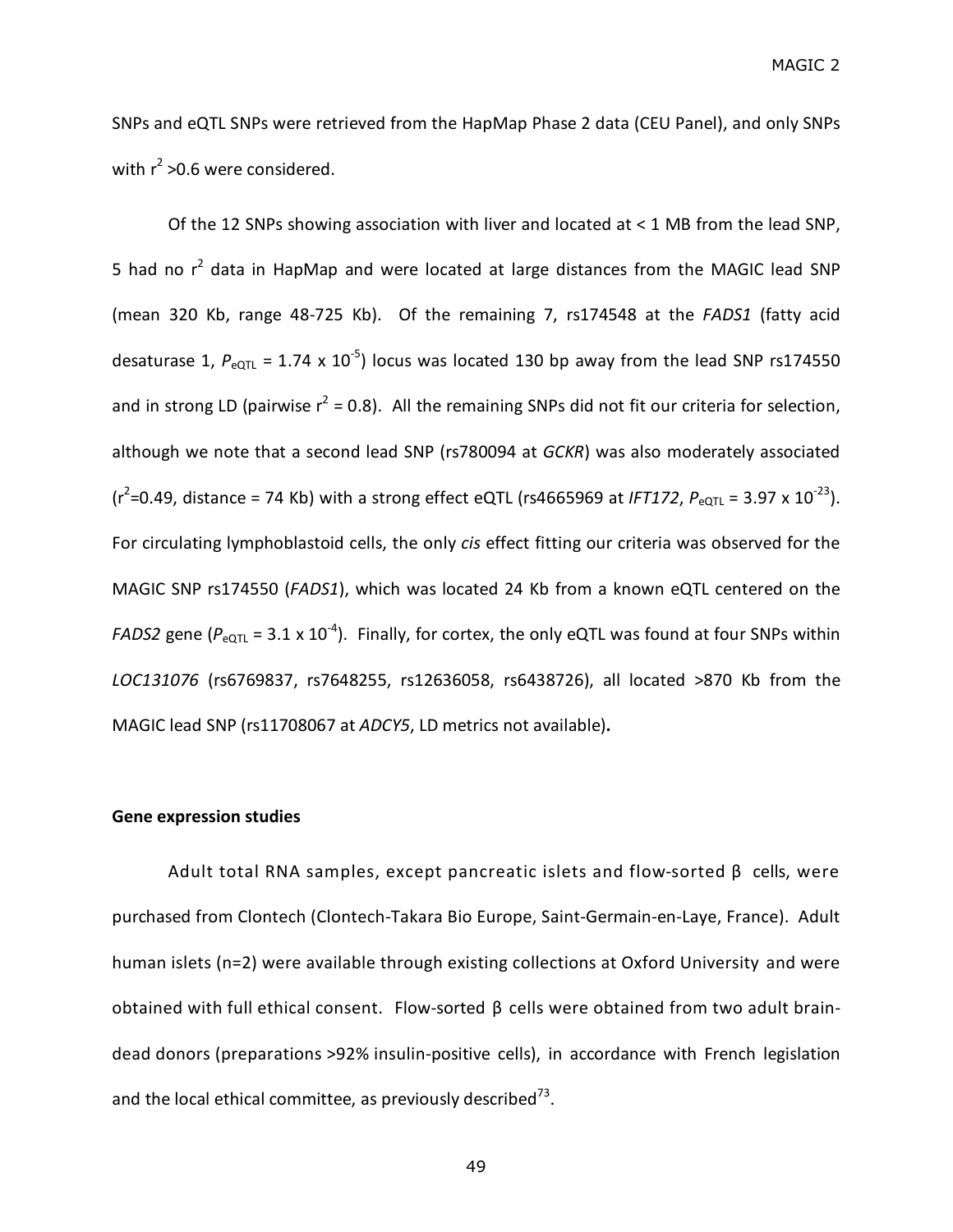**Tissue panel (Oxford)**: Samples were treated with DNase 1 (Ambion) to ensure that residual genomic contamination was removed. For each tissue,  $1 \mu$ g of total RNA was used to generate cDNA by random primed first strand synthesis (Applied Biosystems) according to the manufacturer's protocol. Reverse transcription was also performed on all samples in the absence of the enzyme reverse transcriptase, and these samples were used as negative controls. Primers were designed to cover all RefSeq transcripts. Resulting cDNA for each tissue was diluted 1:100 and 4  $\mu$ l used in a 10  $\mu$ l qRT-PCR reaction with 5.5  $\mu$ l gene expression mastermix (Applied Biosystems) and 0.5 µl gene specific assay (Applied Biosystems). All samples were run in triplicate. A standard curve was generated by pooling 1  $\mu$  of each cDNA and serially diluting (1:50, 1:100, 1:200, 1:400, 1:800) and running as above. Expression levels were determined with respect to the mean of 4 endogenous controls (β-actin, B2M, HPRT, TOP1) and normalizing to the mean of the 1:100 standard for the assay of interest. For ease of presentation the maximum gene expression has been equalled to 1 and all other tissue expressions reported as a fraction of this.

**Tissue panel (Cambridge):** Adult human total RNA samples (cerebellum, cortex, spleen, pancreas, lung, kidney, liver, skeletal muscle, heart, testes, adipocyte and total brain) were obtained from Clontech. Random-primed first-strand cDNA synthesis was performed with 100 ng RNA using Super Script II (Invitrogen) according to manufacturer's instructions. Primers were design to cover the majority of protein coding transcripts. For the standard curve 200 ng of a pool of all RNA samples was amplified using the same protocol. The resulting cDNA for each tissue was diluted five-fold and 5  $\mu$ l of each sample were used in a 12  $\mu$ l SYBR Green PCR Master Mix (Applied Biosystem). The cDNA for the standard curve was diluted two-fold and